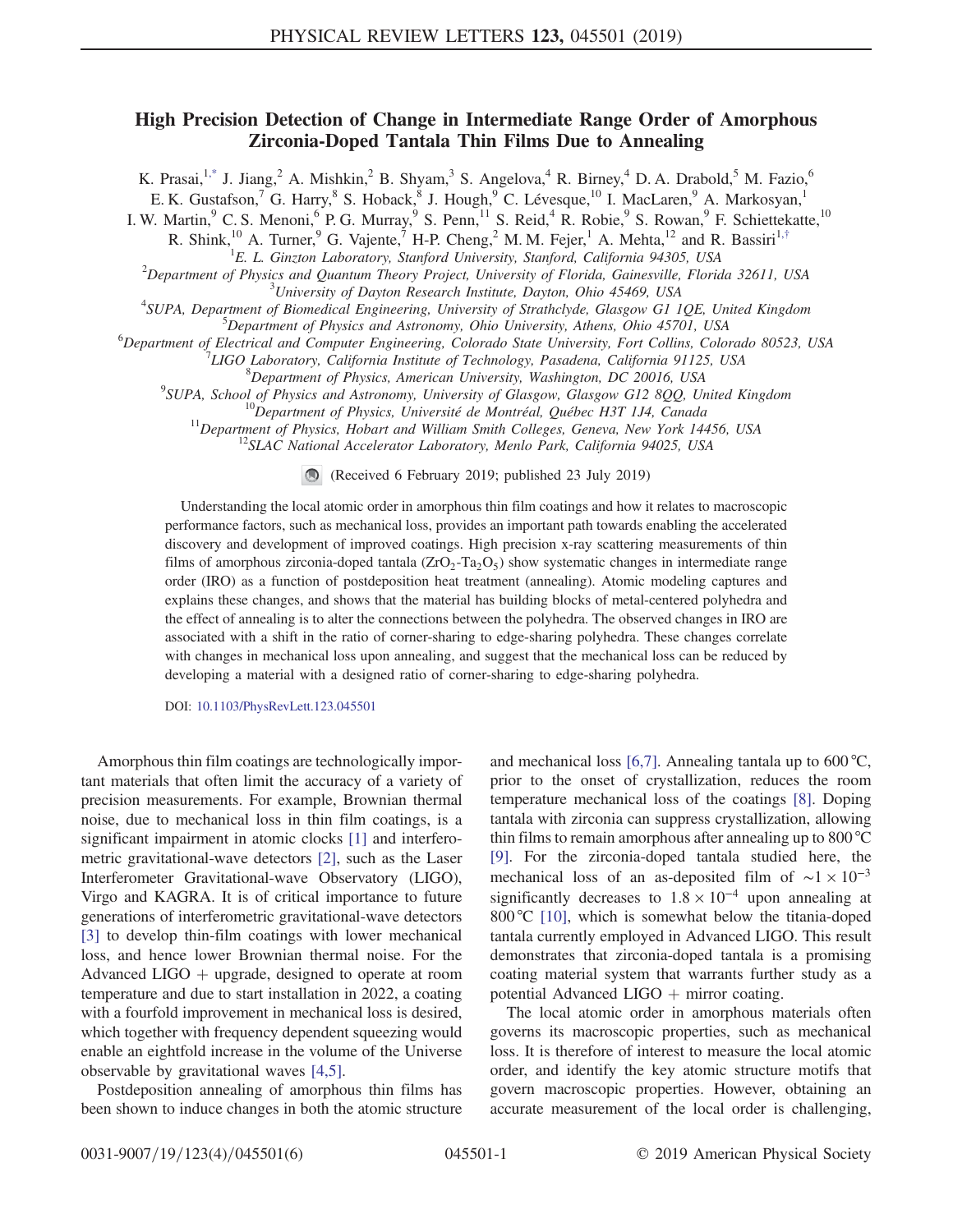especially in thin films. In this Letter, we address this challenge and measure with high precision subtle changes in local order as a function of postdeposition annealing of zirconia-doped tantala thin films. We use grazing-incidence pair distribution function (GIPDF) measurements and atomic structure modeling that captures the local order changes accurately up to 15 Å. Finally, we discuss the implications of this improved understanding of the atomic structure and its relation to our efforts to reduce mechanical loss.

In general, the atomic structure of amorphous materials can be described in terms of short- and intermediate-range order (SRO and IRO, respectively); the long-range order (LRO), characteristic of crystals, is unambiguously absent [\[11,12\]](#page-5-2). SRO generally describes the structural order up to the first coordination sphere measured as the first peak in the PDF, which often resembles the amorphous material's crystalline counterpart. For zirconia-doped tantala, we choose, among the various definitions of SRO [\[13\]](#page-5-3), order up to ∼2.9 Å, which is where the first coordination polyhedra of the material end. The IRO describes the structural organization that is intermediate between the discrete chemical bonds described in the SRO and the periodic lattice described in the LRO. However, the IRO is less well understood than the SRO, and is more dependent on the details of how the material was synthesized or deposited.

The structural changes associated with postdeposition annealing are often observed beyond the first coordination sphere, and lie in the IRO [\[14\]](#page-5-4). Even with tools that are best suited to probe the IRO, such as fluctuation electron microscopy (FEM) and x-ray or neutron PDFs, the observed structural changes can be small and difficult to interpret. Accurate atomic modeling is required to capture the small changes in the atomic structure, and probe the IRO in detail.

GIPDF data were collected from thin films of zirconiadoped tantala deposited by MLD Technologies (Mountain View, CA), by ion-beam sputtering (IBS)  $Zr/(Zr+Ta) \simeq$ 0.48, ∼590 nm in thickness on fused silica substrates [\[10\]](#page-5-1). The target materials were pure metals in a partially pressurized oxygen environment, and the ambient temperature during deposition was less than 100 °C. Postdeposition annealing in air of three different samples was carried out at 300, 600, and 800 °C. GIPDF data were collected at the xray scattering beam line 10-2 at the Stanford Synchrotron Radiation Lightsource (SSRL). This unique GIPDF capability allows us to overcome a significant difficulty in measuring PDFs from thin films: a grazing incidence angle can be chosen that enables the collection of x rays scattered from the coatings and not the substrate while maintaining a relatively high q range of 20.1  $\AA^{-1}$ . In addition, there is no destructive sample preparation, ensuring that the observed changes in the measured atomic structure do not result from the sample preparation process, which is especially relevant when looking at small structural changes due to annealing. Further details on the GIPDF data collection method and its merits, in particular pertaining to doped

<span id="page-1-0"></span>

FIG. 1. Detection of annealing induced changes: Measured GIPDFs of zirconia-doped tantala thin films. The thin films differed only in annealing history: as-deposited, 300, 400, 600, and 800 °C. The differences among the PDFs are the result of annealing-induced change to the atomic structure. The letters represent sections of PDF where the most significant changes are observed:  $a, b$ , and  $d$  change in intensity,  $c$  new peaks appearing,  $e$  and  $f$  shift in peak positions. Section  $d$  is magnified in the inset to highlight the systematic change as a function of annealing temperature.

tantala coatings, are discussed in Ref. [\[15\].](#page-5-5) The total scattering data were reduced to the normalized structure factor  $S(q)$  after applying identical corrections on all samples for air scattering, absorption, Compton scattering, polarization effects, and geometric effects due to the detector footprint  $[15–17]$  $[15–17]$ .

The measured PDFs for an as-deposited sample and the three annealed samples are plotted in Fig. [1.](#page-1-0) All PDFs show a sharp first peak at  $2.0(2)$  Å, a bifurcated second peak between 2.9(0) and 4.3(0) Å, and a series of smaller peaks between 5 Å and 15 Å. Closer examination reveals a number of changes among the PDFs; the major changes, marked by letters a to f in Fig. [1,](#page-1-0) lie in the IRO. These include an increase in intensity of the peaks, appearance of new peaks, shifts in the position of the peaks, and a deepening of the troughs. In most cases, the change is systematic with respect to the annealing temperature [see inset of Fig. ([1\)](#page-1-0)], and remains robust when cutting the q range of the data down to 15  $\AA^{-1}$ .

In order to better understand the annealing-induced atomic level processes that cause the changes seen in the PDFs, it is essential to develop atomic models that are accurate enough to capture the observed changes in PDFs. A common method of choice is to follow a regression algorithm that fits atomic coordinates with the measured PDFs, e.g., simulated annealing [\[18\]](#page-5-6) or reverse Monte Carlo (RMC) modeling [\[19\]](#page-5-7), etc. However, the changes caused by annealing are subtle even for the two extreme ends of annealing (viz as-deposited and 800 °C annealed) and hence one faces an interesting problem and requirement: how does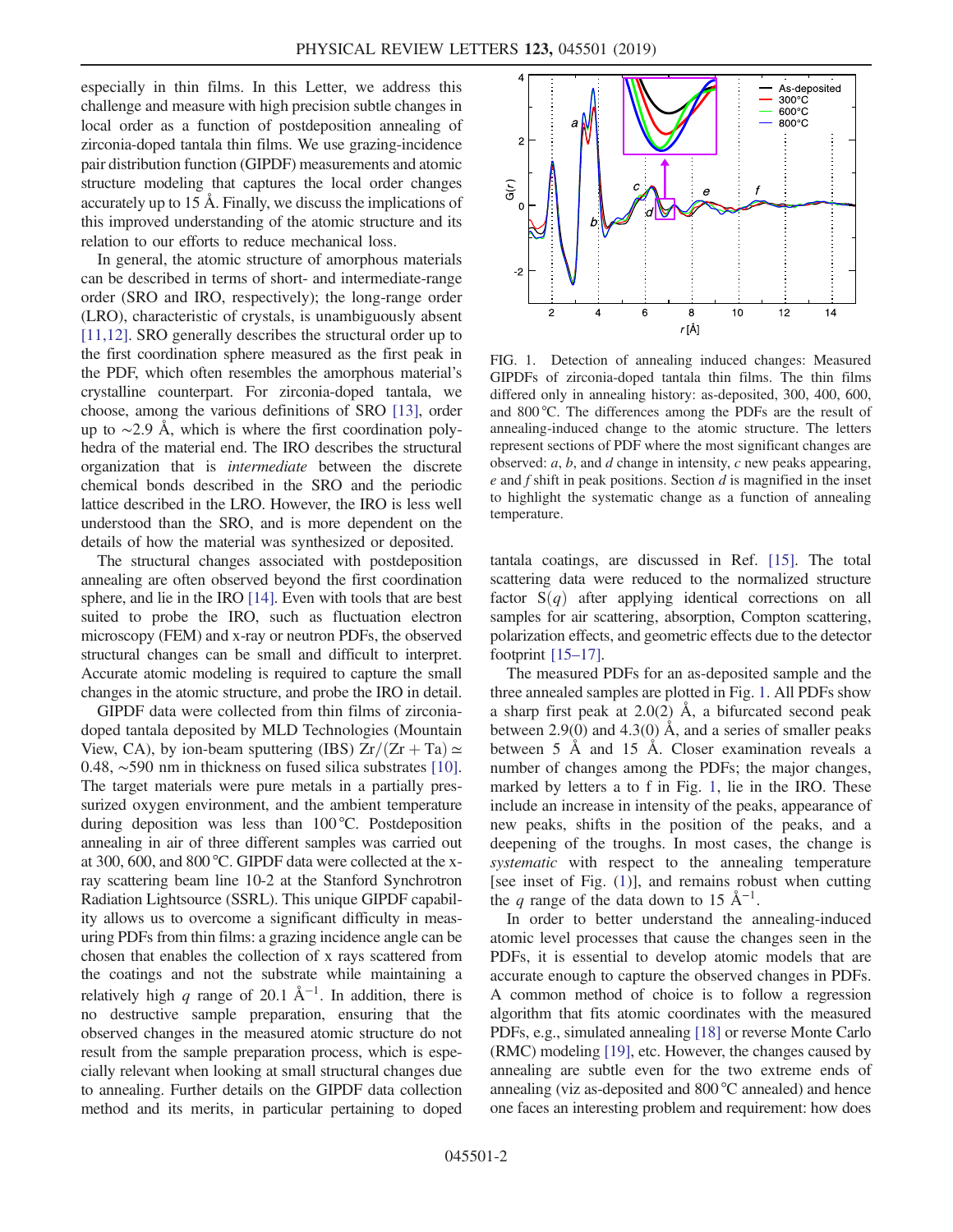one reliably generate two slightly different structural solutions of an otherwise identical disordered system? Conventional modeling techniques often fail to resolve subtle changes in atomic structure with high fidelity, especially in the IRO, which makes it difficult to give definitive statements about the changes in structure.

We follow an integrated modeling approach that seeks to maximally constrain the solution space by using all a priori information. Composition and density measurements were performed on the thin film samples to provide starting points for modeling routines (see Ref. [\[10\]\)](#page-5-1). Melt-quench molecular dynamics (MD) simulations, employing two-body empirical potentials from Refs. [\[20,21\]](#page-5-8), were performed at the measured composition and density to generate starting configurations for RMC modeling. These configurations are then modified using RMC modeling until the computed  $S(q)$ matches with the measured  $S(q)$ . However, it is well known that a traditional RMC modeling produces nonphysical solutions, even in elemental systems [\[22\].](#page-5-9) We used *ab initio* molecular dynamics (AIMD) to generate smaller models (190 atoms) of the same system, and the distribution of bond lengths present in the AIMD models was used as a constraint to the RMC modeling. This was achieved by requiring that the metal-oxygen bond distances lie in the range predicted by the partial PDFs of AIMD models (see Ref. [\[10\]](#page-5-1)). Furthermore, following the "FEAR" method [\[23\]](#page-5-10), RMC moves were interspersed with energy minimization moves iteratively until the desired agreement with experiments was obtained. The entire modeling algorithm was repeated to get 1000 independent atomic models corresponding to each of the four samples, i.e., as-deposited, 300 °C annealed, 600 °C annealed, and 800 °C annealed. All the properties reported hereafter are computed by averaging over 1000 models. Figure [2](#page-2-0) shows the ability of the models to capture the changes on measured PDF up to 15 Å; to the best of our knowledge, it is the first demonstration that atomic models can capture changes in IRO up to 15 Å with such a high accuracy. It should be noted that the models reported in this work are chemically realistic; i.e., they contain no nonphysical metal-metal chemical bonds. The models have a density and composition that are representative of the IBS coatings. We show that deductions made from the models agree with experiments, and the structural features computed from the models show a systematic trend with annealing temperature. A plot showing the fit of the  $S(q)$  and  $G(r)$ along with additional information on the modeling method is given in the Supplemental Material [\[10\].](#page-5-1)

In the following, we present a discussion of the structure of  $a-\text{Ta}_2O_5$ : ZrO<sub>2</sub> based on the models we obtained. As in many glass-forming materials like silica, the structure of  $a-Ta_2O_5$ : ZrO<sub>2</sub> can be described as a three-dimensional network of metal (M)-centered coordination polyhedra that have oxygen (O) atoms at their corners. The M-O correlation gives rise to the first peak, which is followed by a minimum at 2.9 Å that defines the  $M$ -O bond cutoff

<span id="page-2-0"></span>

FIG. 2. Measured and computed PDFs: The measured PDFs from two samples (top) are compared with PDFs computed from atomic models (bottom). The PDFs highlight the ability of the atomic models to closely track the annealing-induced changes in the PDFs. Computed PDFs in the bottom plot are averages of over 1000 models. The 5 Å to 15 Å section of the PDFs are shown in higher resolution insets. See Ref. [\[10\]](#page-5-1) for a plot of all samples.

distance. The polyhedra are predominantly distorted octahedra (∼80% for Ta, ∼60% for Zr, [\[10\]](#page-5-1)). It has been shown that the first peak of  $G(r)$  for pure  $a$ -Ta<sub>2</sub>O<sub>5</sub> closely resembles the corresponding peak of crystalline  $Ta_2O_5$ [\[15\]](#page-5-5). We find that the coordination of Ta by O ( $n_{TaO}$ ) is 6.13 whereas  $n_{ZrO}$  is 6.14; both values are for as-deposited sample. The measured value of  $n_{TaO}$  using <sup>17</sup>O NMR studies on IBS deposited pure  $a-\text{Ta}_2\text{O}_5$  is 6.1(3) [\[24,25\]](#page-5-11). The  $M$ -O bond distance peaks at 2.0(2)  $\AA$  and it is comprised of a Ta-O subpeak at 1.98 Å and a Zr-O subpeak at 2.06 Å. The slight difference in Ta-O and Zr-O bond distances is also consistent with *ab initio* models; it is likely that this difference is helpful in frustrating the crystallization of tantala [\[9\]](#page-5-0). As a result of annealing, coordination of M by O  $(n_{M<sub>O</sub>})$  shows a small but consistent trend to smaller values, and a corresponding change, although small, in the M-O bond distance towards a lower value is observed in the total  $G(r)$  (see Fig. 10 in Ref. [\[10\]\)](#page-5-1). The structure within the first coordination sphere of tantala has been extensively characterized [\[6,15,26,27\]](#page-4-6).

The polyhedra link with each other through O atoms at each corner. Each O atom is at least 2-coordinated with metal atoms. The ratio of 2-coordinated to 3-coordinated O atoms is ∼1∶2, which is notably different from pure tantala where the value measured using NMR is 2∶3 [\[24,25\]](#page-5-11). The difference comes from O atoms bonding preferentially threefold with Zr; the mean O coordination by  $M$  is 2.7 [see inset of Fig. [3\(e\)\]](#page-3-0). The correlation between two metal atoms connected by at least one O atom gives rise to the second peak in total  $G(r)$ . It is interesting to note the bifurcation in the  $M-M$  peak into two subpeaks at 3.35 Å and 3.75 Å since similar measurements in pure tantala show the first subpeak at 3.35 Å at much reduced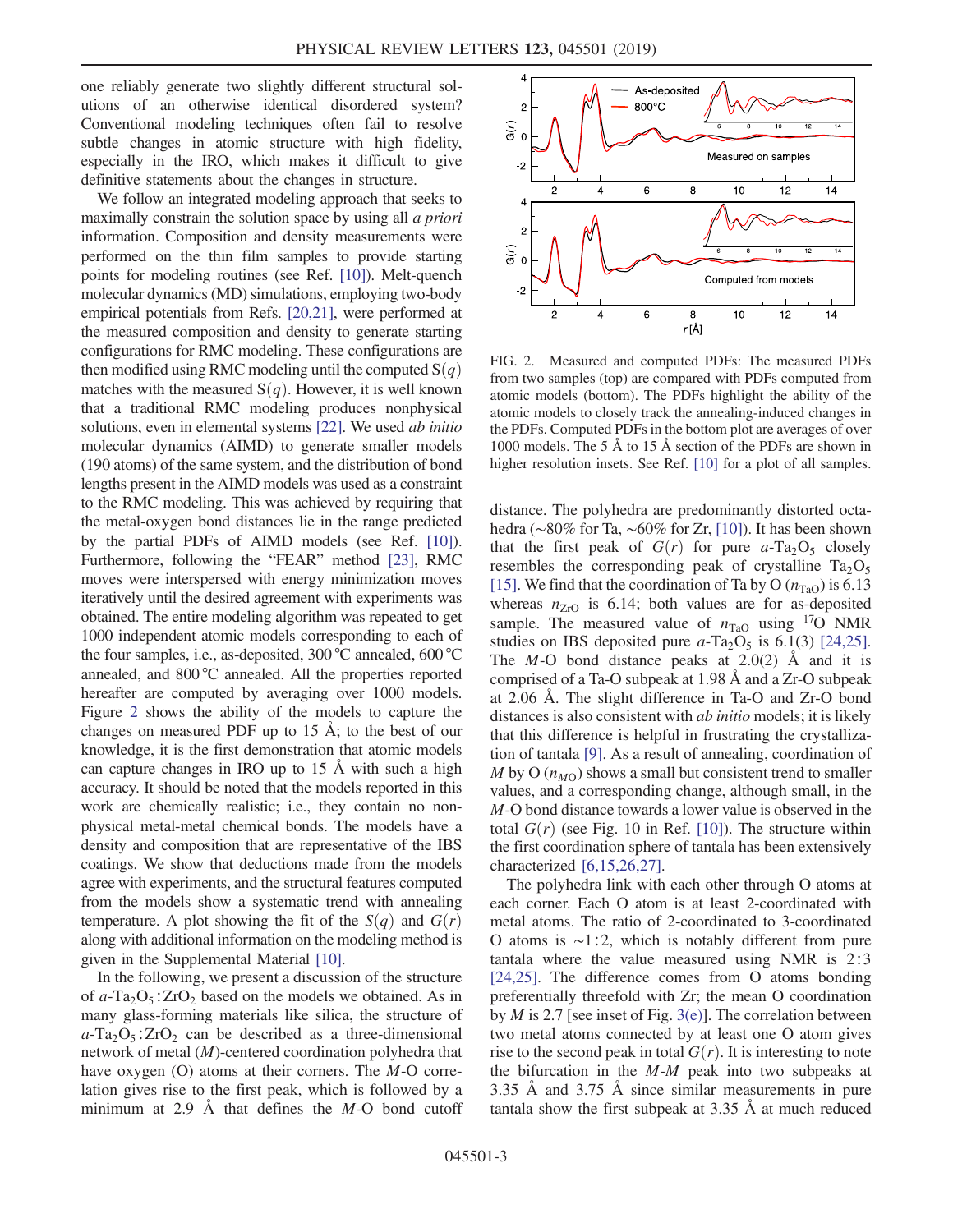<span id="page-3-0"></span>

FIG. 3. Structural fingerprints of annealing: The major structural trends observed in the models as a function of annealing temperature are highlighted in (a) through (f): (a) partial  $G(r)$  for M-M pairs; (b) origin of the double hump in  $G(r)$  as correlations between corner and edge shared M-M pairs, where the orange line represents  $G(r)$ , and the shaded regions represent the distribution of M-M distances classified as CS, ES, and FS polyhedra; (c) evolution of the percentages of CS, ES, and FS polyhedra; (d) BADF from the as-deposited (dashed lines) and 800 °C annealed (solid lines) models; (e) distribution of O coordination by  $M$  for samples with different annealing history, the inset shows the averaged coordination vs annealing temperature; (f) BOO parameters  $(Q_6)$  as a function of annealing temperature for M-O and M-M correlations (error bars represent standard deviation).

intensity [\[15,26\]](#page-5-5). Its much more pronounced presence in the mixed phase is an effect of doping by zirconia and has structural implications in that the first and second peaks originate from correlations of edge-sharing (ES) and corner-sharing (CS) polyhedra, respectively [Fig. [3\(b\)](#page-3-0)]. For the as-deposited sample, the ratio of CS to ES correlations is 3.93 for Ta-Ta, 2.23 for Ta-Zr, and 1.78 for Zr-Zr. There is also a small concentration of facesharing (FS) polyhedra where the polyhedra share three O atoms between them.

The effect of annealing is more pronounced beyond the first  $M$ -O peak and all the way to 15 Å. Many of the changes observed in the total  $G(r)$  can be explained by considering the partial  $M-M$  correlation [Fig. [3\(a\)](#page-3-0)], where changes are observed from  $\sim$ 3 Å up to 15 Å. The peaks become narrower and sharper suggesting that annealing increases the order in M-M correlation lengths. Since the bifurcated  $M-M$  peak represents the correlations between the polyhedra, the annealing induced change in the peak signifies that annealing alters the mode by which polyhedra connect with each other. An analysis presented in Fig. [3\(c\)](#page-3-0) shows that the concentration of CS polyhedra increases as a result of annealing whereas it decreases for ES and FS polyhedra. The effect of the overall decrease of density of ES and FS polyhedra is that the average O coordination by M decreases as a function of annealing temperature [see Fig.  $3(e)$ ]. A decrease in O coordination upon annealing was also observed for pure tantala using <sup>17</sup>O NMR studies in Ref.  $[25]$ . An analysis of the M-O-M bond angle distribution function (BADF) shows that the BADF, in general, narrows and shows a more defined peak upon annealing, Fig. [3\(d\)](#page-3-0). However, there is a more characteristic change in the BADF: each  $M$ -O- $M$  BADF curve shows a double peak and the peak around 120° to 130° increases with annealing. Further analysis shows that the characteristic two-peak BADF arises from the presence of ES and CS polyhedra; the increase in the M-O-M BADF around 120° to 130° is caused by increase in the ratio of CS to ES polyhedra (see Fig. 9 in Ref. [\[10\]\)](#page-5-1).

We use the bond orientational order (BOO) parameter  $Q_6$ [\[28\]](#page-5-13) to quantify the degree of disorder present in the models. The BOO parameter corresponding to M-O bonds, denoted by  $Q_6^{M-O}$  in Fig. [3\(f\),](#page-3-0) shows that there is no significant effect of annealing in the M-O coordination sphere. We also probed the degree of order among the polyhedral units by computing  $Q_6^{M-M}$  among the metal atoms and the values suggest an increase in the BOO with annealing, a trend clearly seen in the measured  $G(r)$ . To the extent  $Q_6^{M-M}$  is a measure of IRO among the polyhedral units, it is noteworthy to observe an inverse correlation of  $Q_6^{M-M}$  with measured values of mechanical loss at room temperature (see Fig. 1 in Ref. [\[10\]\)](#page-5-1).

A number of experiments have demonstrated that the mechanical loss of tantala-based coatings reduces at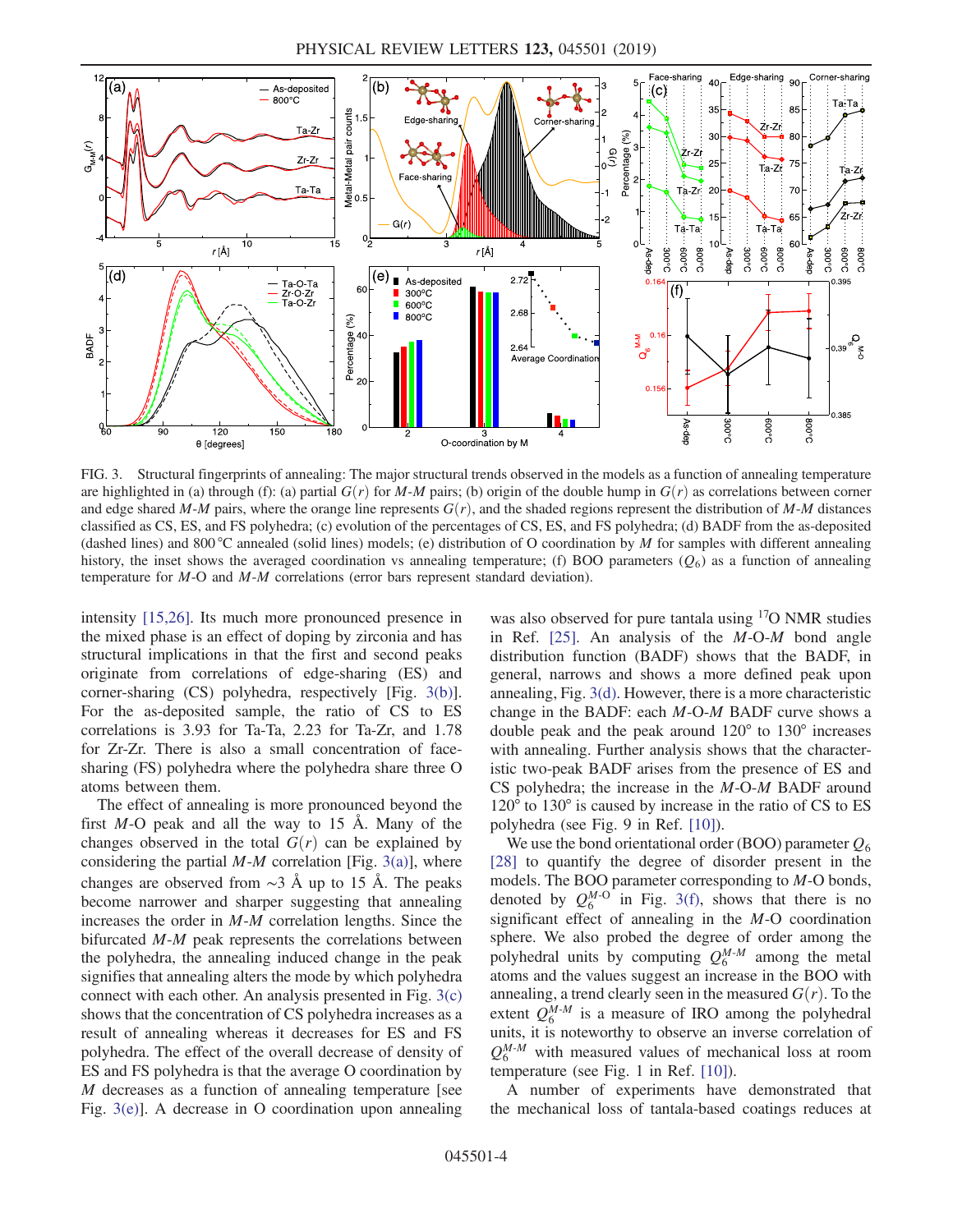room temperature and increases at low temperature upon annealing [\[7,8,10,29\]](#page-4-8). This effect is observed at room temperature for zirconia-doped tantala coatings similar to those studied here, where the mechanical loss undergoes sixfold reduction from  $\sim$ 1 × 10<sup>-3</sup> in an as-deposited coating to  $1.8 \times 10^{-4}$  when annealed at 800 °C. The low temperature mechanical loss of tantala typically produces low temperature loss peaks at around 30 K that develop and grow upon annealing [\[7\]](#page-4-8), and has recently been observed in other zirconia-doped tantala coatings. The dissipation mechanism for mechanical loss is often conceptualized as two-level systems (TLSs) which are asymmetric double wells separated by an energy barrier. TLSs arise from subtle rearrangements of clusters of atoms [\[30,31\].](#page-5-14) The observed trends in mechanical loss with annealing suggests that ES polyhedra are more likely associated with TLSs that contribute to room temperature mechanical loss, whereas the CS polyhedra that form lower barrier height TLSs contribute to low temperature mechanical loss. This conjecture is bolstered by the observation that silica, which has nearly 100% CS polyhedra has low loss in room temperature and high loss at low temperature [\[32\]](#page-5-15). If this conjecture is correct, then in order to reduce mechanical loss at room temperature one would seek a material that has fewer ES polyhedra and more CS polyhedra. Conversely, a material with fewer CS polyhedra and more ES polyhedra would reduce mechanical loss at low temperature. As doping with zirconia helps suppress the crystallization but increases the fraction of ES polyhedra, the doping percentage of zirconia is a key variable to optimize in order to reduce mechanical loss at room temperature. In particular, a lower concentration of zirconia that is just enough to suppress the crystallization would be desirable. In a study by Tewg et al. [\[9\],](#page-5-0) lower zirconia doping concentrations in tantala were observed to suppress crystallization, with a highest crystallization temperature measured from a sample with  $Zr/(Zr + Ta) \simeq 0.33$ . Investigations are currently underway for thin films with varying levels of zirconia doping concentrations.

In conclusion, we have presented a detailed study on the effect of annealing on zirconia-doped tantala amorphous thin films using a combination of experimental data and modeling routines. Upon annealing, there are subtle changes observed in the SRO, but the most significant change is the increase in the IRO. The GIPDF measurement method and the modeling scheme employed in this work represent a significant step forward for the detailed study of the atomic structure of amorphous thin films, providing a powerful tool capable of accurately capturing subtle changes in the atomic structure up to 15 Å. In order to reduce coating thermal noise for Advanced LIGO +, our results and analysis indicate that an optimized zirconia doping concentration of  $Zr/(Zr + Ta) \simeq 0.33$  for a coating deposited in a similar way will further suppress crystallization and also increase the ratio of CS to ES polyhedra, and allow a maximum reduction of mechanical loss. Future modeling experiments are planned to directly compute the mechanical loss of these structures [\[31\]](#page-5-16), which will help to quantify the change in the ratio of CS to ES polyhedra has on mechanical loss. In addition, further study of other materials that increase the ratio of CS to ES polyhedra and crystallization temperature will be important to identify other low mechanical loss coating materials, and is the subject of ongoing research.

We acknowledge the support of the LSC Center for Coatings Research, jointly funded by the National Science Foundation (NSF) and the Gordon and Betty Moore Foundation (GBMF). In particular, the authors are grateful for support through NSF Grant No. PHY-1707866 and No. PHY-1708175, and GBMF Grant No. 6793. C. L., F. S., and R. S. are grateful for support from the NSERC, CFI, and FQRNT. D. A. D. is grateful for support from NSF Grant No. DMR-1506836. I. W. M. is supported by a Royal Society Research Fellowship. The authors are grateful to Frances Hellman and Sjoerd Roorda for useful comments and discussion. We are also grateful to Ric Shimshock at MLD Technologies for useful discussions and for providing thin film samples. We acknowledge support from Bill Baloukas and Ludvik Martinu of École Polytechnique de Montréal for access to ellipsometry and stylus profilometry instruments. Use of the Stanford Synchrotron Radiation Lightsource, SLAC National Accelerator Laboratory, is supported by the U.S. Department of Energy, Office of Science, Office of Basic Energy Sciences under Contract No. DE-AC02-76SF00515. We would like to thank the Sherlock Cluster at Stanford University for providing computational resources and support that contributed to these research results.

<span id="page-4-2"></span><span id="page-4-1"></span><span id="page-4-0"></span>[\\*](#page-0-0) prasai@stanford.edu

[†](#page-0-1) rbassiri@stanford.edu

- <span id="page-4-3"></span>[1] N. Hinkley, J. Sherman, N. Phillips, M. Schioppo, N. Lemke, K. Beloy, M. Pizzocaro, C. W. Oates, and A. Ludlow, Science 341[, 1215 \(2013\)](https://doi.org/10.1126/science.1240420).
- <span id="page-4-5"></span><span id="page-4-4"></span>[2] G. M. Harry et al., Appl. Opt. 45[, 1569 \(2006\).](https://doi.org/10.1364/AO.45.001569)
- [3] S. Hild, [Classical Quantum Gravity](https://doi.org/10.1088/0264-9381/29/12/124006) 29, 124006 (2012).
- [4] E. Oelker, T. Isogai, J. Miller, M. Tse, L. Barsotti, N. Mavalvala, and M. Evans, [Phys. Rev. Lett.](https://doi.org/10.1103/PhysRevLett.116.041102) 116, 041102 [\(2016\).](https://doi.org/10.1103/PhysRevLett.116.041102)
- <span id="page-4-6"></span>[5] L. Barsotti, L. McCuller, M. Evans, and P. Fritschel, LIGO Technical Document T1800042—The  $A+$  Design Curve, <https://dcc.ligo.org/LIGO-T1800042/public> (2018).
- <span id="page-4-8"></span>[6] R. Bassiri, K. Borisenko, D. Cockayne, J. Hough, I. MacLaren, and S. Rowan, [Appl. Phys. Lett.](https://doi.org/10.1063/1.3535982) 98, 031904 [\(2011\).](https://doi.org/10.1063/1.3535982)
- <span id="page-4-7"></span>[7] I. W. Martin et al., [Classical Quantum Gravity](https://doi.org/10.1088/0264-9381/27/22/225020) 27, 225020 [\(2010\).](https://doi.org/10.1088/0264-9381/27/22/225020)
- [8] G. Vajente et al., [Classical Quantum Gravity](https://doi.org/10.1088/1361-6382/aaad7c) 35, 075001 [\(2018\).](https://doi.org/10.1088/1361-6382/aaad7c)